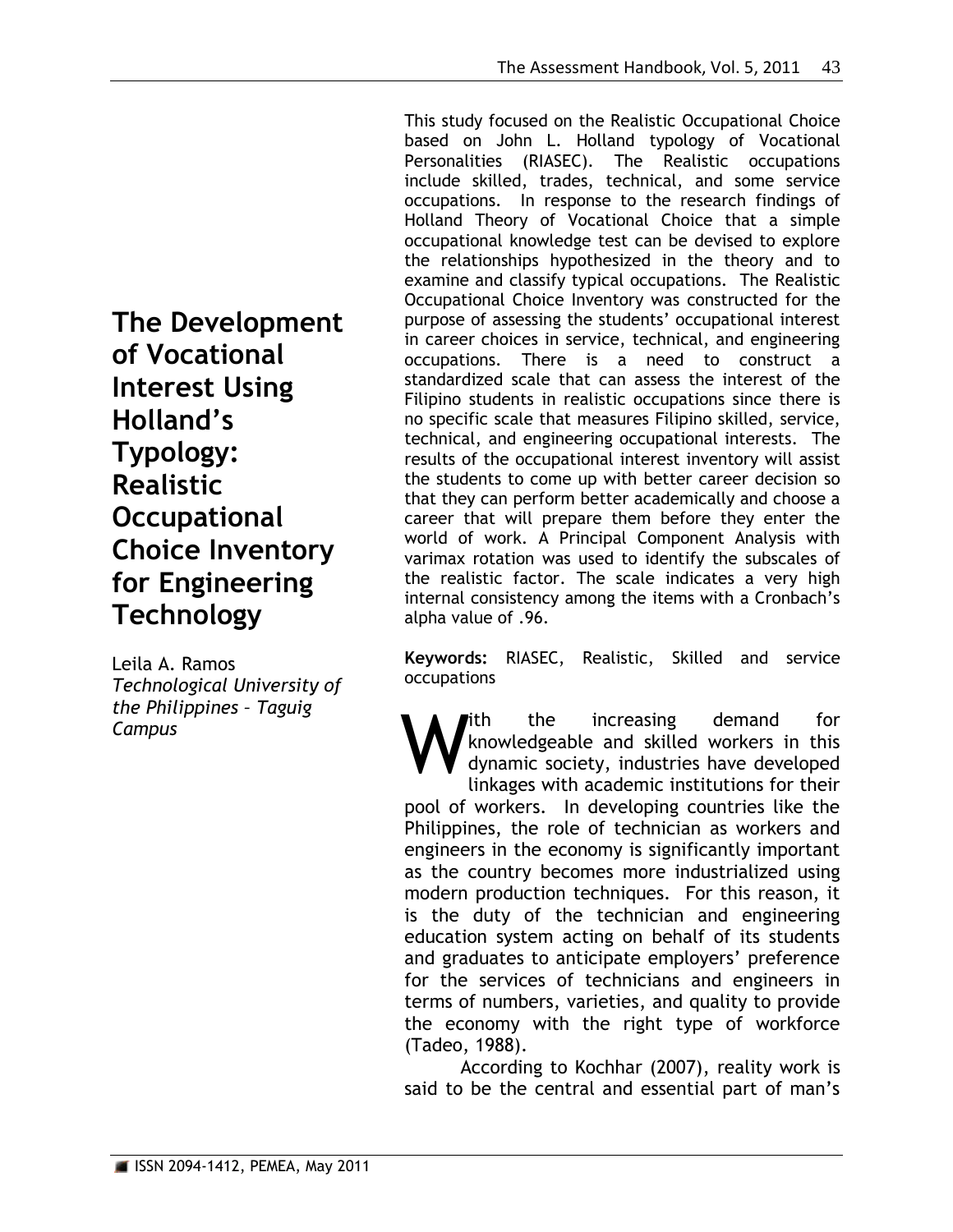life. It cultivates him and makes his life meaningful and purposeful. Work has a profound role in establishing a person's life space, emotional tone, family situation, object relations, and where and how he will live. The kind of work that individual prefers to be involved can be perceived with his vocational choice and preferred occupational environment.

The Holland's Theory of Vocational Choice helps individuals to make better career decisions based on their preferred occupational environment. The core idea of this theory stated that most people resemble a combination of six personality types: RAISEC R – Realistic, I – Investigative, A – Artistic, S – Social, E – Enterprising, C – Conventional. Each type is characterized by a constellation of interests, preferred activities, beliefs, values, and characteristics. The RIASEC structure is the most widely used model of organizing career interest assessment instruments (Nauta, 2010).

Holland in 1959, presented a paper which attempted to delineate a theory of vocational choice which was comprehensive enough to integrate existing knowledge and at the same time sufficiently close observables to stimulate further research. Holland assumed in his theory that at the time of vocational choice, the person is the product of the interaction of his/her particular heredity with a variety of cultural and personal forces including peers, parents, and significant adults, his social class, and the physical environments. Out of this experience, Holland mentioned that the person develops a hierarchy of habitual or preferred methods for dealing with environmental tasks. Holland's RIASEC was first labelled and classified in the different occupational environments that are useful in organizing the person's vocational choice. Holland mentioned that at the time of vocational choice the person has a set of adjustive orientations. The adjustive orientations, corresponding to the six occupational environments, which are designated as motoric, intellectual, supportive, conforming, persuasive, and esthetic methods or orientations. Holland conceptualized each type as having distinctive lifestyle, preferred methods of dealing with problems, interpersonal skills, and other personal factors, and Holland clearly stated that interest inventories are personality inventories (Nauta, 2010). The first major revision of the theory more clearly specified the role of the environment, the revision also provided more explicit definitions of the main concepts and it included more comprehensive descriptions of the types. According to Nauta (2010) the most notable revision version of the theory was the 1973, the RIASEC labels were used for the types when there was an explicit incorporation of the hexagon for assessing the degrees of congruence and determining consistency among personality and environment types.

One of the previous occupational environment of designated in Holland first theory was the environments. The motoric environment which include occupations as labourers, machine operators, aviators, farmers, truck, drivers, and carpenters. Holland stated that persons with this orientation enjoy activities requiring physical strength, aggressive action, motor coordination, and skill. These people prefer to deal with concrete, well-defined problems as opposed to abstract, intangible ones; they prefer to act out rather than to think through problems. They avoid situations which require verbal and interpersonal skills, because they lack that skills and are often threatened by close relationship with others. They conceive of themselves as aggressive, strong, masculine persons with conventional political and economic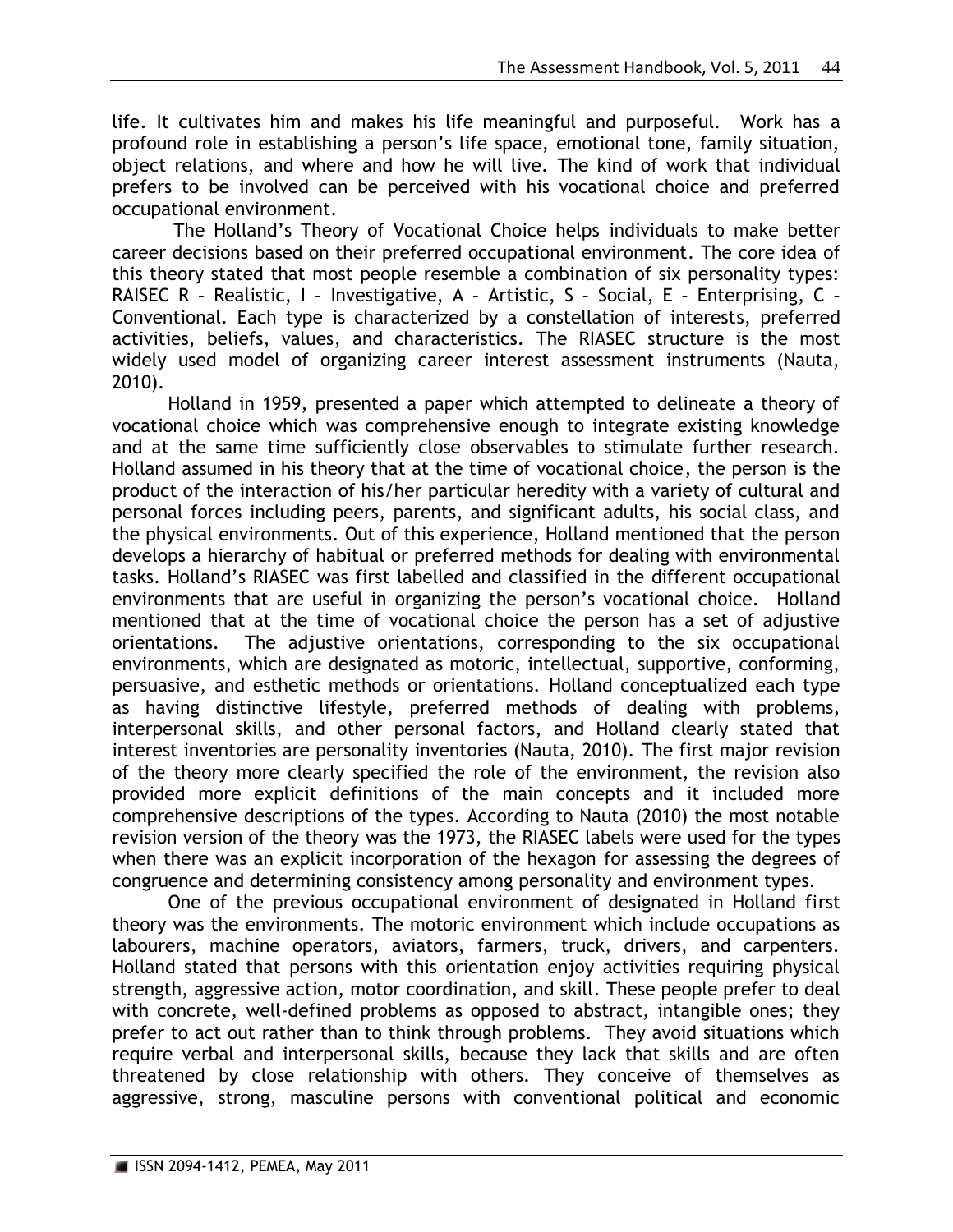(Holland, 1959). This motoric environment was similar to the descriptions set in the RIASEC, as Realistic (R) environment also involves skilled, trades, technical and some service occupations. Both have the same core activities such as labourers, machine operators, aviators, farmers, truck, drivers, and carpenters. Holland stated that persons with this orientation enjoy activities requiring physical strength, aggressive action, motor coordination, and technical skill.

The study by Felman et al. (1999) wanted to test the further the assumption of Holland's theory of personality types and environments that achievement of people is a function of the congruence or "fit" between their personality type and their environment. Holland's theory further assumes that each personality type is most likely to flourish in a corresponding environment (that is, the environment having the same label). Because this environment provides activities, tasks, and roles congruent with the competencies, interest, and self-perceptions of its parallel personality type (Felman et al., 1999).

The study of Anderson et al. (1997) examined the invariance of Holland's vocational interest model across gender to resolve the question concerning whether the theory was applicable for men and women. Results of the study indicated that males and females have similar RIASEC structures on the Strong Interest Inventory. Results and analyses comparing the fit of both the circular order form and circumplex form of Holland's model to the male and female samples were all non-significant, indicating that these models are a no more or less accurate representation of the observed data for men than for women (Anderson et. al, 1997). The researchers aimed to identify gender differences in misfit of Holland's model also yielded no evidence of differential fit.

Holland (1997) suggests that students will be more satisfied and perform better academically if they choose a major environment that is congruent with their interest. Individual search for and enter work environments that permit skills and abilities, express their attitudes and values, and take on agreeable problems and roles. The vocational identity among persons has been shown to be associated with occupational commitment, life satisfaction, well-being, adjustment, career decision making, self-efficacy, and career-choice readiness (Grotevant & Thorbecke, 1982).

Holland hypothesized that the persons with more information about occupational environment make more adequate choices than do persons with less information. The validity of this hypothesis was suggested by Stone's study, 1948 in vocational counselling on the effects of occupational courses. The research findings suggest that a simple occupational knowledge tests might be devised to explore the relationships hypothesized in the theory concerning the amount of selective perception of occupational information. The proposed occupational environment classification might be examined and classified rationally by reviewing the evidence for a sample of typical occupations for each orientation at each level.

In response to the research findings of Holland's Theory of Vocational Choice, a simple occupational knowledge test can be devised to explore the relationships hypothesized in the theory and to examine and classify typical occupations. The Realistic Occupational Choice Inventory was constructed for the purpose of assessing the students' occupational interest and career choices in skilled, service, technical, and engineering occupations. There is a need to construct a standardized scale that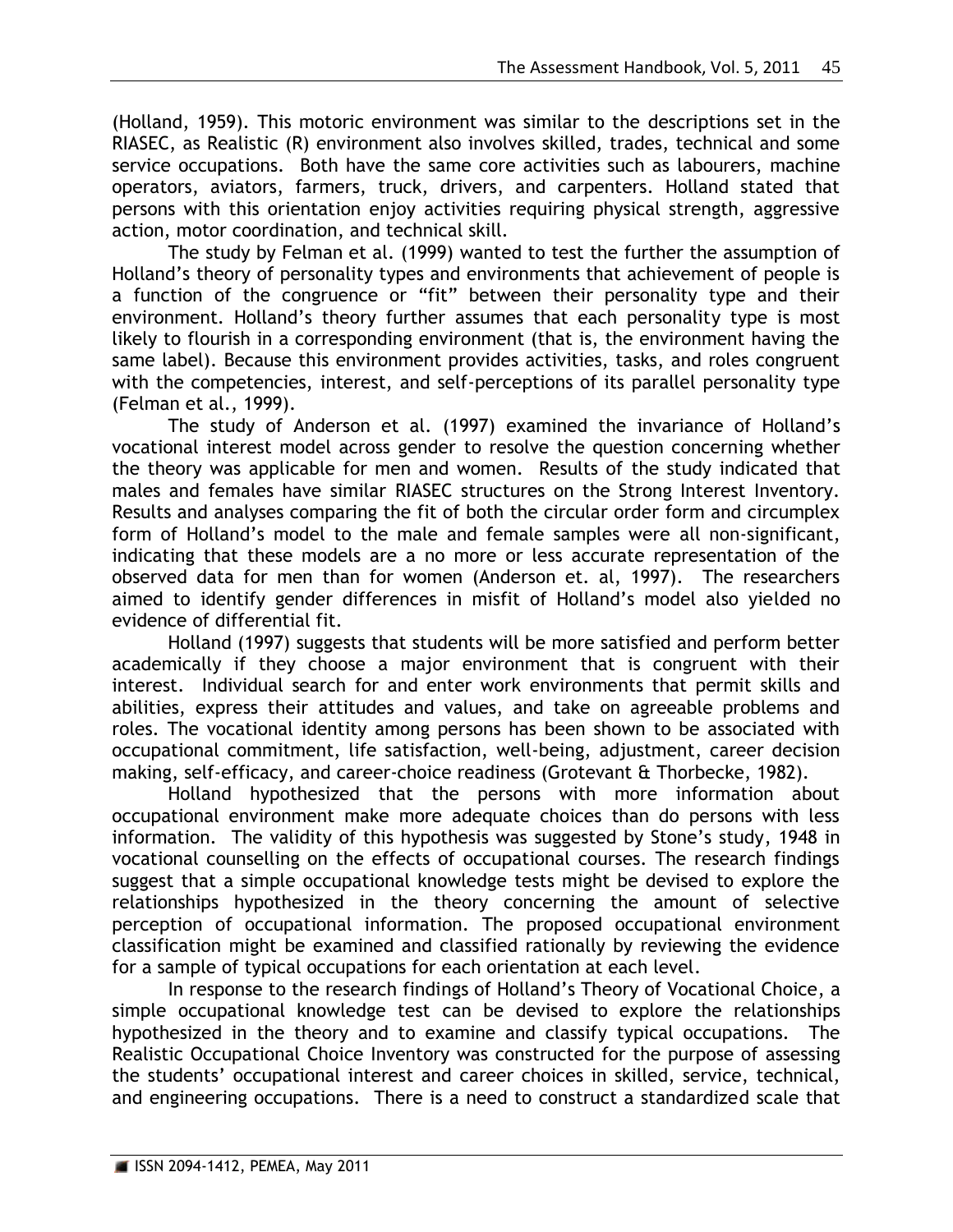will assess the interest of the Filipino students in realistic occupations specifically in technology and engineering service occupations since there is no specific scale that measures this domain. The results of the occupational interest inventory will assist the students to come up with better career decision so that they can perform better academically and choose a career that will prepare them before they enter the world of work.

 The result of this scale will help career counselors to help individual in assessing the person capabilities in pursuing a realistic vocational choice specifically in technology and engineering courses that will fit their occupational interest.

### **Method**

# **Participants**

A total of one hundred thirty five (135) second year technology engineering students from the different courses: Automotive, electrical, electronics, mechanical and refrigeration and airconditioning service works were selected as respondents. The participants age ranges from 17-20 years are in their major field of specialization and presently involved in acquiring the expected competencies in their field. The purpose of the Realistic Occupational Choice Inventory-Questionnaire (ROCI-Q) was explained to the students before the test was administered.

# **Instruments**

The original Realistic Occupational Choice Inventory Questionnaire (ROCI-Q) was created using Holland's RIASEC typology. This inventory focused on the Realistic (R) factor which includes the skilled, trades, technical, engineering, some service occupations such as manipulation of tools and machines. The occupations required technical competencies in order to do the activities involved in repair, maintenance and follow some preventive measures in electronic, electrical, mechanical works.

The Realistic factor has five subscales of skilled and service occupations: (1) Automotive (2) Electrical (3) Mechanical (4) Refrigeration and Airconditioning works and (5) Electronics. Each subscales has 20 items reflecting the core activity of the skilled and service occupations, based on the O\*NET Data of categories of occupational information and technical skills. It is also consistent with the expected competency required by the Technical and Education and Skills Development Authority (TESDA).

The automotive occupation provides the essential service in the field of quality control, performance testing, engine assembly and operations; technical background on diagnostic process, precision measurements and cost estimate for repair works in automobile. The electrical occupation provides training in power generation, transmission, and distribution; control and power utilization with emphasis on integration of principles and application of method analysis to electrical processes and equipment. The trainees are trained to maintain service and repair electromechanical devices, supervise building wiring; do cost estimating; perform simple design work; maintain and service electrical appliances and do other related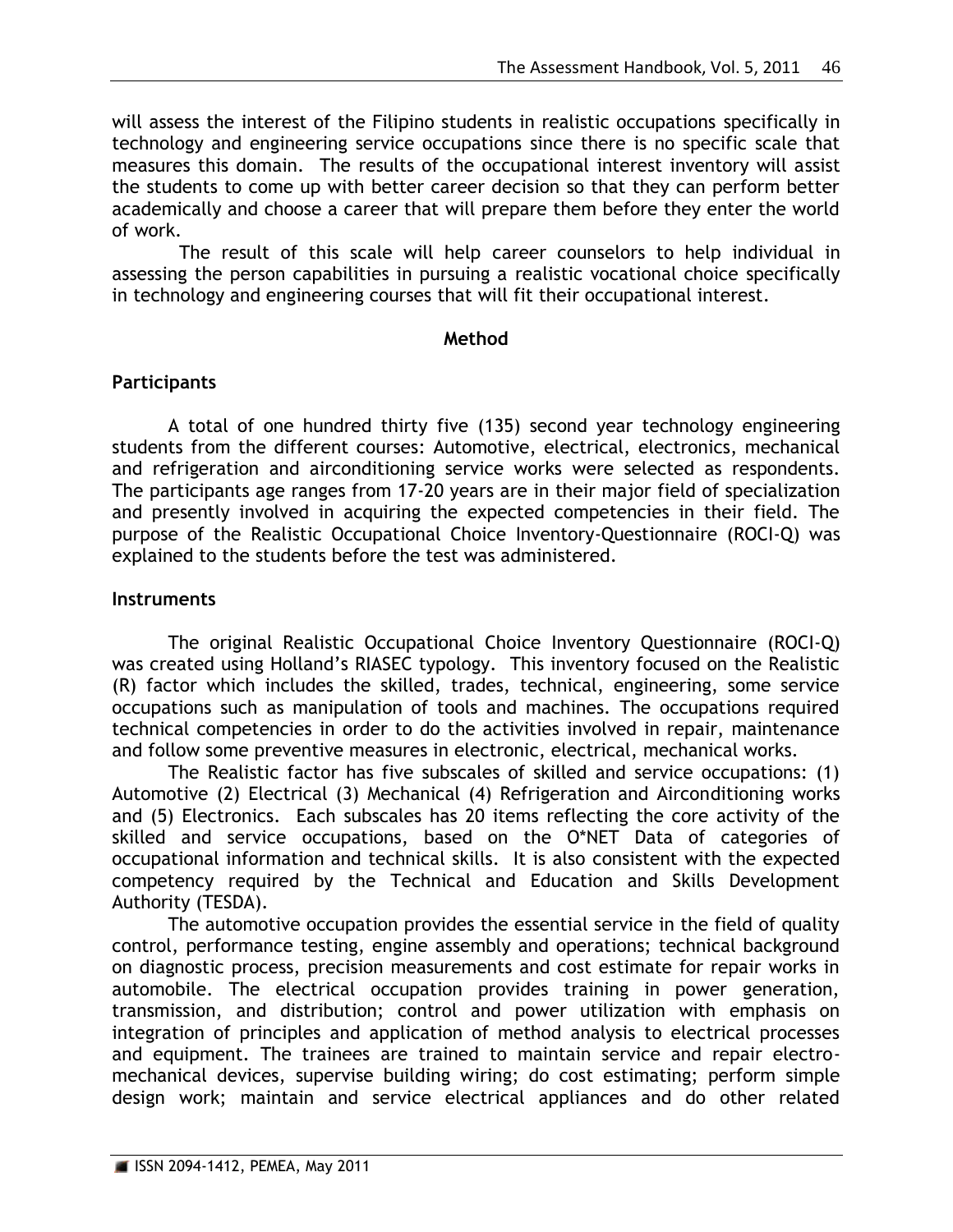electrical tasks. The electronics service occupation provide competency in the application of electronic devices, analysis of resistive and reactive circuits and understanding their use on solid devices as well as integrated circuits. The workers are expected to perform or function productively in the area of research and development, quality control, repair, calibration and maintenance, service and installation and sales of electronic equipment and system. In mechanical service occupation, the activities involved in the manufacture and production of metals into finished product by prescribing the operations involved utilizing available resources, techniques and control in the most economical way without sacrificing quality and the specifications. It includes the application of precision, measuring instruments, knowledge of materials and processes, reading and preparing working drawings, use and operation of machine tools, design and fabrication of jigs, and fixtures for economical production. The refrigeration and airconditioning service occupation activities involved the study of the principles and practical application of domestic, commercial and industrial refrigeration systems. The trainees can assist the engineers in simple design work, interpret and analyze working data, maintain and calibrate control systems. They can also perform specific tasks such as preventive maintenance, installing, repairing and overhauling refrigeration and airconditioning equipment. For each item the student has to response on a 5 point Lickert scale, "1"- that they strongly agree to do the tasks, "2" they agree to do the tasks, "3" neutral 4- they disagree to do the tasks and " 5"- that they strongly agree to do the tasks.

#### **Results**

A Principal Component Analysis with varimax rotation was used to identify the subscales of realistic vocation interest. An examination of the scree plot showed that five subscales can be produced. The five subscales of the realistic factor accounts 62.68% of the total variance in realistic occupations. The five factors were labelled as automotive, electrical mechanical, refrigeration and airconditioning and electronics service occupations. Setting the eigenvalue at 1.0, the items with factor loadings below .40 were removed and 97 items were retained. The 97 items were classified under each subscales: Automotive service occupation (20 items), electronics service occupation (20 items), electrical service occupation (20 items), refrigeration and airconditioning (17 items), and mechanical service occupation (20 items). The test also indicates a very high internal consistency among the items with a Cronbach's alpha value of .96. The mean obtained is 276.88 and standard deviation is 56.54.

## **Discussions**

The study developed a Realistic Occupational Choice Inventory using skilled, service, technical service occupations as the subscales of the Realistic (R) factor of Holland's RIASEC typology. Results showed that the original items of 100, 5 subscale attained high internal consistency, 3 items were eliminated because each item was already overload with the other subscale. An examination of the scree plot showed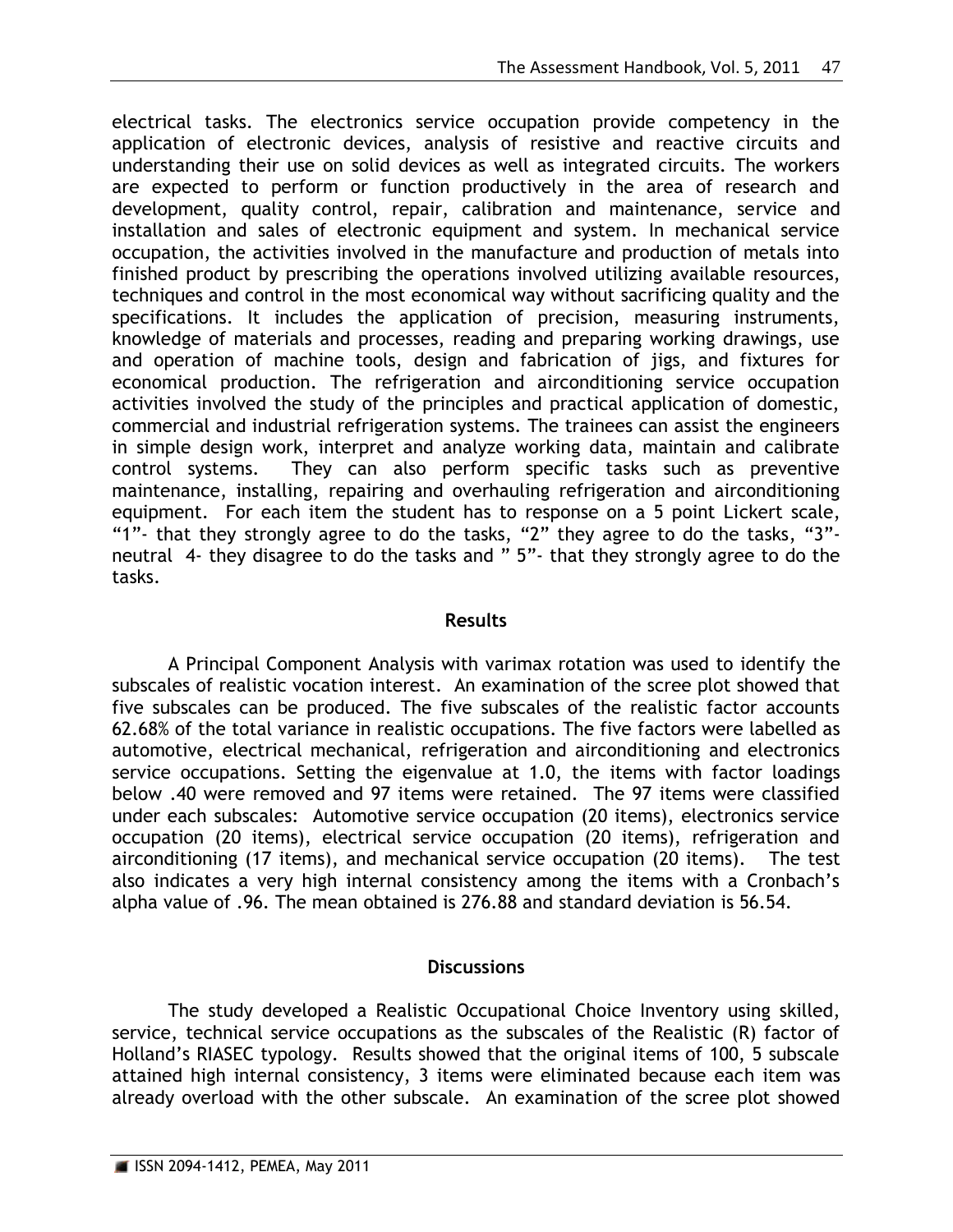that the five subscale of the realistic factor can be retained. The decision on each subscale was based on the Map-of the-World (Counselor Version) developed by Prediger et. al (1993) as cited by Brown (2007) stated that the Map-of the-World shows the location of families jobs and based on their relationships to four primary work tasks: Working with data, people, things, and ideas. These job families are in congruent with the Holland typology in terms of administration and sales (enterprising), business operations (conventional), technical (realistic), science and technology (investigative), arts (artistic), and social service (social) (Louis, 2010). The decision to use the Map-of-the-World as an added guide to determining the subscales was to ensure that there was already an established framework using these subscales which were related to the Holland typology (Louis, 2010). The Map-of-the World became the additional reference in constructing the subscales for Realistic (R) based on Holland's typology as it was categorized as technical service occupations. The consequences of taking a vocational choice not congruent to individual occupational interest are mostly shifting of courses and poor academic performance. With this problems encountered by the students, the guidance program should be strengthened with the cooperation and endeavour of all mentors in conducting supplementary training, seminars, orientations and similar activities to develop students' potentials and interest that will lead to the enhancement of their selfesteem. The Realistic Occupational Choice Inventory is a response to the research findings and recommendation of Holland Theory of Vocational Choice. It is simple occupational scale devised to explore the relationships hypothesized in the theory and to examined and classified typical occupations. The kind of work that individual prefers to be involved can be perceived with his vocational and occupational choice test results.

The educational institutions should help their students in assessing the person capabilities in pursuing a vocational choice that will fit their occupational interest. It is the duty of every technical instructor to equip their students with the necessary knowledge and skills to be immediately productive in their job. Each worker must be confident in his/her skills and, he/she must possess the proper values needed to perform well in the industry. The role of educational higher learning is to assess the competencies of their students in order to develop their potentials to the fullest, prepare them for work and equip them for occupations. The institutions should analyze the productivity, motivational factors and manpower composition in various industries and their units that will help build up reliable national estimates of workforce, skill, productivity and other related matters in different sectors of the economy.

## **References**

- Anderson, M. Z., Tracey, T.J., & Rounds, J. (1997). Examining the variance of Holland's vocational interest model across gender. *Journal of Vocational Behavior, 50,* 394-364.
- Brown, D. (2007). *Career information, career counseling and career development* (9th ed.). Boston, MA: Allyn and Bacon.